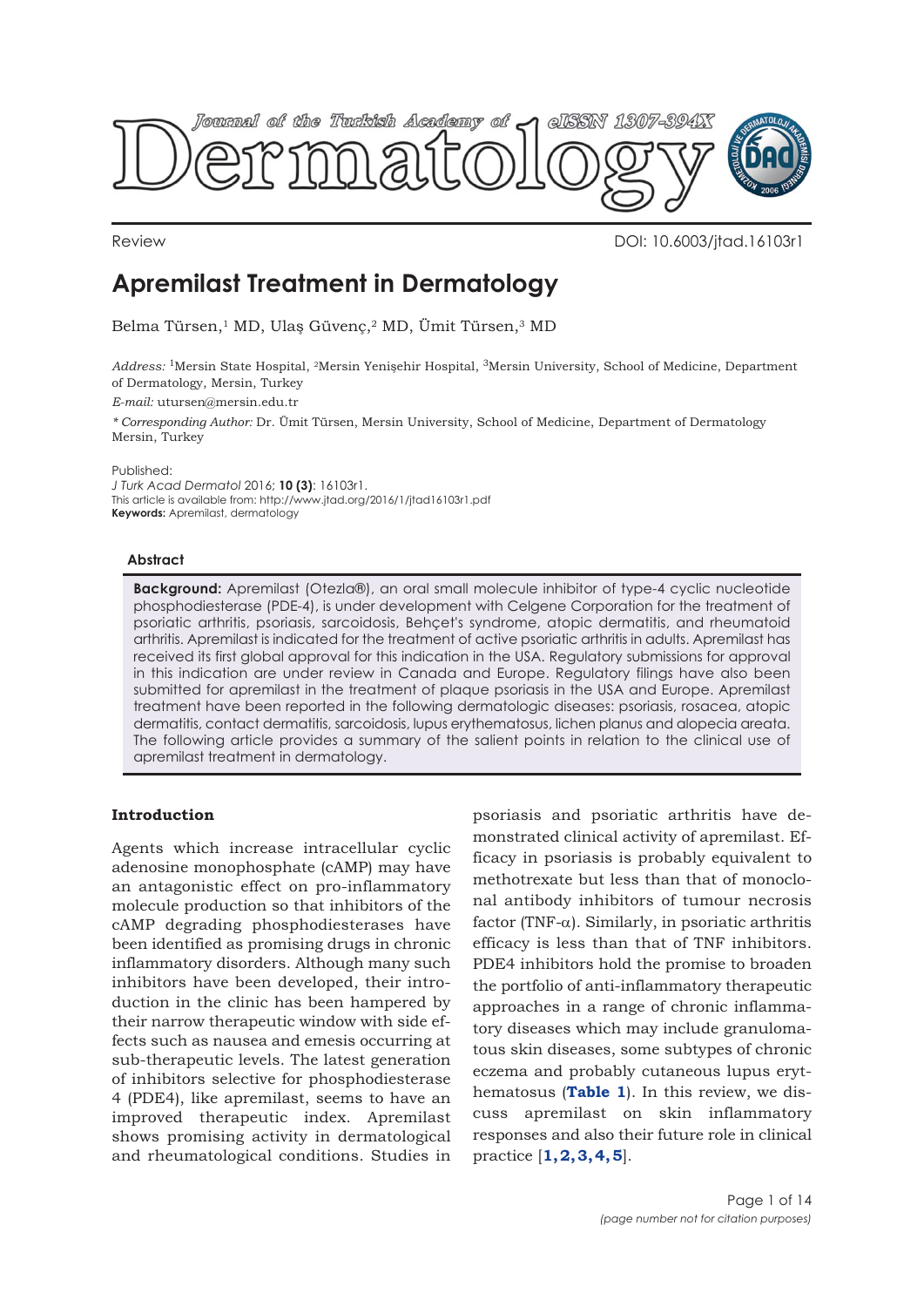|  | Table 1. The Applications of Apremilast in Skin Diseases |  |
|--|----------------------------------------------------------|--|
|  |                                                          |  |

<span id="page-1-0"></span>

| 1-Psoriasis                                                    |  |  |
|----------------------------------------------------------------|--|--|
| 2-Contact Dermatitis                                           |  |  |
| 3-Atopic dermatitis                                            |  |  |
| 4-Lichen Planus                                                |  |  |
| 5-Sarcoidosis                                                  |  |  |
| 6-Rosacea                                                      |  |  |
| 7-Alopecia areata                                              |  |  |
| 8-Systemic lupus erythematosus and discoid lupus erythematosus |  |  |
| 9-Psoriatic arthritis                                          |  |  |

## **Mechanism of Action**

The clinical symptoms of chronic inflammatory diseases are determined by a number of different inflammatory mediators. In psoriasis, for example, not only the well-recognized TNF is an important effector molecule, but IL-17, IL-22, INF-γ, IL-2, IL-36, CCL20, IL-8, chemokine CXCL10, IL-23, IL-1, IL-18, IL-12, VEGF, substance P, IFN-α, and many others contribute to the inflammatory response in the joint and skin. Conventional therapies have a broad range of action and inhibit, e.g. preferentially lymphocyte proliferation [cyclosporin (CsA), methotrexate] and lymphokine production (IFNγ, IL-17, IL-22, IL-2) or mainly target the hyperproliferation and abnormal differentiation of keratinocytes (dithranol, tar) or combine the latter with cytokine modifying properties (retinoids, vitamin D, glucocorticoids). Biologics currently used in the clinic target one specific mediator which supposedly plays a key role upstream in the disease-specific cytokine network. cAMP is a key intracellular second Messenger and also cAMP signalling is activated by a variety of G protein-coupled receptor ligands. The effects of cAMP are transduced by two ubiquitously expressed intracellular cAMP receptors, protein kinase A (PKA) and exchange protein directly activated by cAMP. cAMP can also bind to cyclic nucleotide-gated ion channels in certain tissues. The local pools of cAMP expression/PKA activation are generated in distinct subcellular compartments. This allows for precisely regulated activity essential for response specificity. cAMP activates and enables PKA to phosphorylate substrate proteins. PKA activates cAMP response element binding protein which is a

cAMP-responsive element possessed by several immune-related genes including IL-2, IL-6, IL-10, and TNFα. cAMP can directly or indirectly inhibit nuclear factor kappa B (NFκB) pathway activation events. Low intracellular cAMP may thus lead to the preferential expression of proinflammatory mediators. Intracellular concentration of cAMP is determined by the activity of adenylyl cyclases on the one hand and PDE on the other. PDEs are also expressed in distinct cellular compartments and functionally coupled to individual receptors—thus providing a way to control sub compartment cAMP levels in a stimulusspecific manner. Substances which increase cAMP in monocytes/ macrophages are among the most potent inhibitors of IL-12 family members including IL-12/IL-23 p40 [**[1, 2, 3](#page-11-0)**].

This has been shown for cholera toxin, histamine, PGE2 and other mediators. Repression of cAMP greatly reduces the suppressive activity of human Treg. cAMP facilitates the functional activity of a transcriptional inhibitor called ICER (inducible cAMP early repressor) and this mechanism seems to be involved in the suppression of the key T cell growth factor IL-2 and other cytokines. In addition, immunosuppressive and anti-inflammatory actions of cAMP have been attributed in part to the ability of cAMP induced signals to interfere with the function of NF-κB. NF-κB activation is one of the master signalling pathways involved in inflammatory responses and a key target for anti-inflammatory drug design. Important cytokines downstream of NF-κB include TNFα, CCL20, IL-8; IL-1 family members (IL-36, IL-18, IL-1) and (in combination with a priming signal) also IL-12 family members (IL-12, IL- 23, IL-27) and many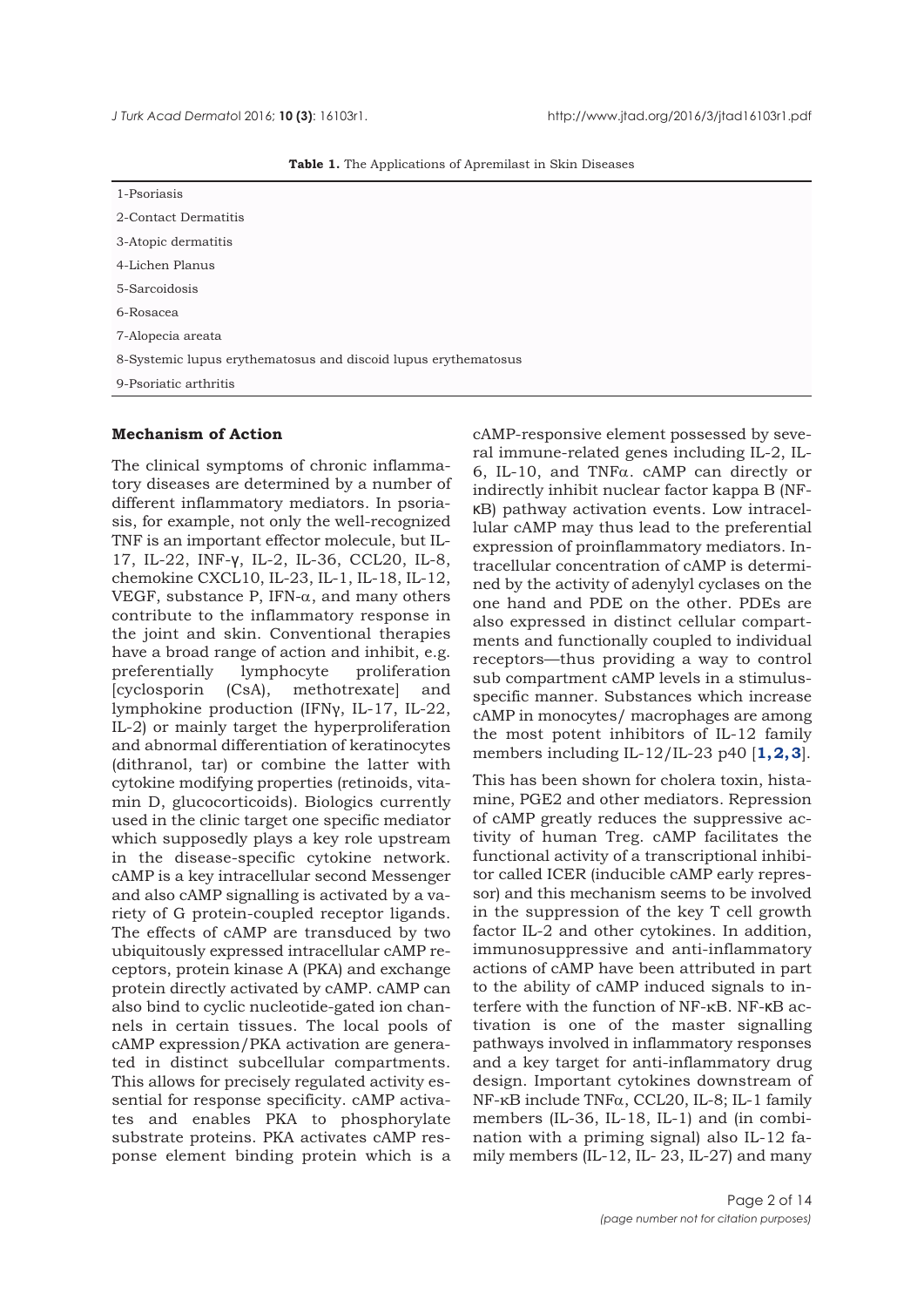more. The cAMP system is also involved in a variety of epithelial functions and plays a role in maintenance of the skin barrier. In the keratinocyte cell line HaCat largely suppressed chemokine production (CXCL10, CCL17, and CCL22) has been described in the context of increased cAMP levels. There are several PDE families, all isoforms of which are concerned with the intracellular degradation of the phosphodiesterase bonds of cAMP and cyclic guanosine monophosphate (cGMP). PDE4, - 7, and -8 degrade cAMP specifically. PDE4 is encoded by four separate genes (PDE4 A–D) and each PDE4 controls nonredundant cellular functions. Inhibition of PDE4 activity leads to elevated levels of intracellular cAMP [**[4, 5](#page-12-0)**]. Pentoxifylline is a competitive non-selective PDE inhibitor which raises intracellular cAMP levels to inhibit TNF and reduce inflammation. Theophylline inhibits to some extent PDE1-5, is a potent adenosine receptor antagonist and an activator of histone deacetylase 2 such that it might exert beneficial effects on lung inflammation. By increasing cAMP levels, PDE4 inhibitors show anti-inflammatory effects in almost all inflammatory cells. Numerous selective PDE4 inhibitors have been patented in the last decades and some of them have been evaluated in clinical trials for inflammatory conditions. Recent human clinical data on PDE4 inhibitors on skin diseases and in particular on psoriasis are available for apremilast. The effects of apremilast—which are in line with findings reported for increased intracellular cAMP levels—on a range of pro-inflammatory responses in a variety of cells have recently been comprehensively summarized. Unsurprisingly, all PDE4 inhibitors have the potential to reduce the expression of TNF $\alpha$  which is considered a key mediator in a number of inflammatory diseases [**[3](#page-11-0)**]. *Crilly* et al. have demonstrated that specific PDE4 inhibitors dose-dependently down regulate the release of TNFα and other cytokines including CCL2, CCL3, IL-1ß [**[6](#page-12-0)**]. *McCann* et al. have demonstrated TNFα inhibition in human rheumatoid synovial membrane cultures for apremilast. It is of interest that some PDE4 subtypes such as PDE4B seem to be more concerned with the inhibition of TNF production in murine monocyte/macrophages [**[7](#page-12-0)**]. Apremilast has inhibitory activity on TNF $\alpha$  release by UVB activated keratinocytes. *Schafer* et al ob-

served that apremilast was a selective PDE4 inhibitor with regulatory effects on innate immunity [**[4](#page-12-0)**].

### **Side Effects**

Doses needed for efficacy could not be reached due to doselimiting adverse events with nausea, diarrhoea, abdominal pain, vomiting, and dyspepsia being the most common. Apremilast is an orally available PDE4 inhibitor which does not show any marked selectivity among the PDE4 isotypes. It seems to elicit less emetic side effects while also having a wide therapeutic window. The most common adverse events were gastrointestinal and generally occurred early, were selflimiting and infrequently led to discontinuation. Nausea and headache, upper respiratory tract infection (3.9 vs. 1.8% for placebo), vomiting, nasopharyngitis and upper abdominal pain were also reported. During clinical trials, 1.0% of patients treated with apremilast reported depression or depressed mood compared with 0.8% treated with placebo. Body weight loss of 5–10% was reported in 10% of patients taking apremilast. In a pooled safety analysis of the PALACE 1, PALACE 2, and PA-LACE 3 studies, the most common adverse events were diarrhea, nausea, headache, upper respiratory tract infection, and nasopharyngitis. Most adverse events were mild to moderate in severity, and discontinuations due to adverse events were low. In addition, no relevant safety signals for opportunistic infection, cancer, demyelination, or lupuslike syndromes have been attributed to apremilast to date. There also have been no indications of significant laboratory or electrocardiographic abnormalities or clinically significant effects on liver function, white blood cells, blood pressure, or hemoglobin. Additional results from the PALACE 2, PA-LACE 3, and PALACE 4 studies demonstrate the clinical efficacy of apremilast in patients with active PsA, with no new safety signals observed and improved tolerability over phase II studies. Most adverse effects were mild to moderate. The most common adverse effects were nausea, vomiting, and diarrhea. Adverse effects were most prominent the first two weeks and with higher doses. Headaches were more severe at higher doses (30 mg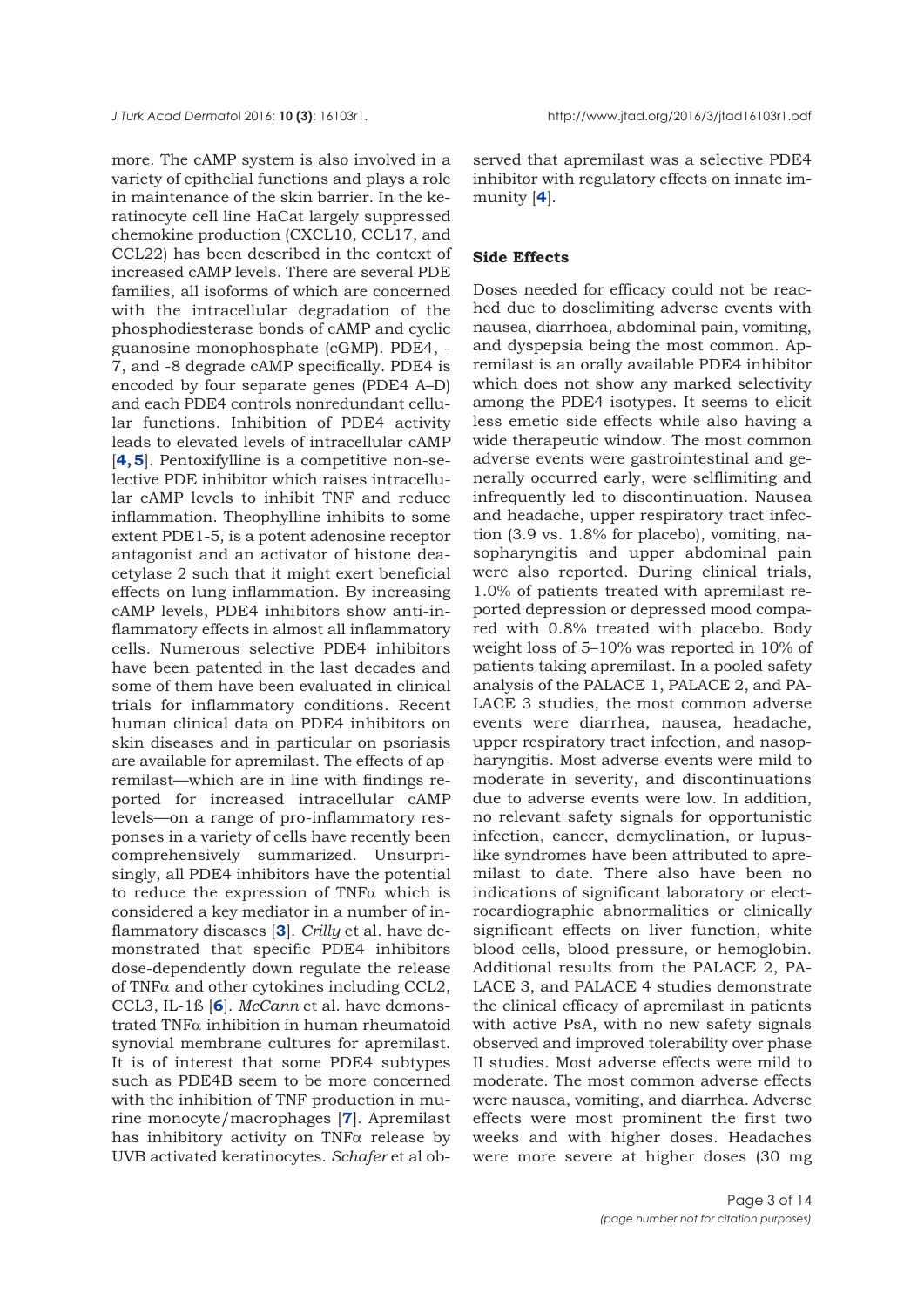BID). Most importantly, no significant laboratory abnormalities have been reported. So far, the side effect profile of phosphodiesterase 4 inhibitors is safer compared to many of the currently approved oral psoriasis medications, particularly, lowdose methotrexate, cyclosporine, and acitretin. These FDA approved medications are associated with myelosuppression, nephrotoxicity, and possible birth defects, respectively. PDE4 is also one of the major phosphodiesterase isoenzymes expressed in the central nervous system, and therefore nausea and emesis are common adverse effects of drug administration. Early PDE4 inhibitors actually failed in clinical trials due to the high prevalence of nausea and emesis. Other adverse effects associated with repeated administration of PDE4 inhibitors include headache, diarrhea, fatigue, dyspepsia, nasopharyngitis, and gastroenteritis. Mesenteric vasculitis is a more worrisome toxicity that may be associated with the PDE4 inhibitors. Studies performed in rodents have demonstrated medial necrosis of the mesenteric arteries after administration of the second generation PDE4 inhibitor cilomilast. However at a meeting convened by the FDA in 2003 to discuss cilomilast in phase III studies, the committee unanimously agreed that the risk of mesenteric vasculitis is not a safety concern based on human studies. The newer PDE4 inhibitor, apremilast, has been well tolerated with few side effects in phase I, II and 3 studies. The most frequently reported adverse events have been headache, nausea and pharyngitis. Researchers used a recognized pharmacophore from the PDE4 inhibitors rolipram and roflumilast in the development of apremilast, and added it to a series of thalidomide analogs in efforts to optimize activity and reduce side effects classically seen with earlier PDE4 inhibitors [**[2,](#page-11-0) [8, 9, 10, 11](#page-12-0)**].

## **Dosage Range**

In psoriasis, the pharmacokinetic profile of apremilast has also been characterized. Patients receiving 20mg apremilast once daily showed a mean steady-state maximal concentration (Cmax) of 207.07 ng/ml and the area under the curve (AUC) was 1799 ng/h/ml. The median time oral administration of apremilast reached a maximal concentration (Tmax) was 2 hours, the mean half-life of the drug was 8.2 h. With respect to excretion of the drug, the mean clearance (CL/F) was 10.4 l/h, and mean volume of distribution (Vz/F) was 128 l [*Gottlieb* et al. 2008]. *Liu* et al observed that ketoconazole slightly decreased apremilast clearance. However, the effect of CYP3A4 induction by rifampicin on apremilast clearance was much more pronounced than that of CYP3A4 inhibition by ketoconazole. They concluded that strong CYP3A4 inducers could result in a loss of efficacy ofapremilast because of decreased drug exposure [**[12, 13](#page-12-0)**].

## **Pharmacokinetics**

Apremilast is a novel, orally available small molecule that specifically inhibits PDE4 and thus modulates multiple pro- and anti-inflammatory mediators, and is currently under clinical development for the treatment of psoriasis and psoriatic arthritis. The pharmacokinetics and disposition of [**[14](#page-12-0)**] apremilast was investigated following a single oral dose (20 mg, 100 μCi) to healthy male subjects. Approximately 58% of the radioactive dose was excreted in urine, while faeces contained 39%. Mean C(max),  $AUC(0-∞)$  and t(max) values for apremilast in plasma were 333 ng/mL, 1970 ng\*h/mL and 1.5 h. Apremilast was extensively metabolized via multiple pathways, with unchanged drug representing 45% of the circulating radioactivity and <7% of the excreted radioactivity. The predominant metabolite was O-desmethyl apremilast glucuronide, representing 39% of plasma radioactivity and 34% of excreted radioactivity. The only other radioactive components that represented >4% of the excreted radioactivity were O-demethylated ap-<br>remilast and its hydrolysis product. remilast and its hydrolysis Additional minor circulating and excreted compounds were formed via O-demethylation, O-deethylation, N-deacetylation, hydroxylation, glucuronidation and/or hydrolysis. The major metabolites were at least 50-fold less pharmacologically active than apremilast. Metabolic clearance of apremilast was the major route of elimination, while non-enzymatic hydrolysis and excretion of unchanged drug were involved to a lesser extent. Apremilast has been evaluated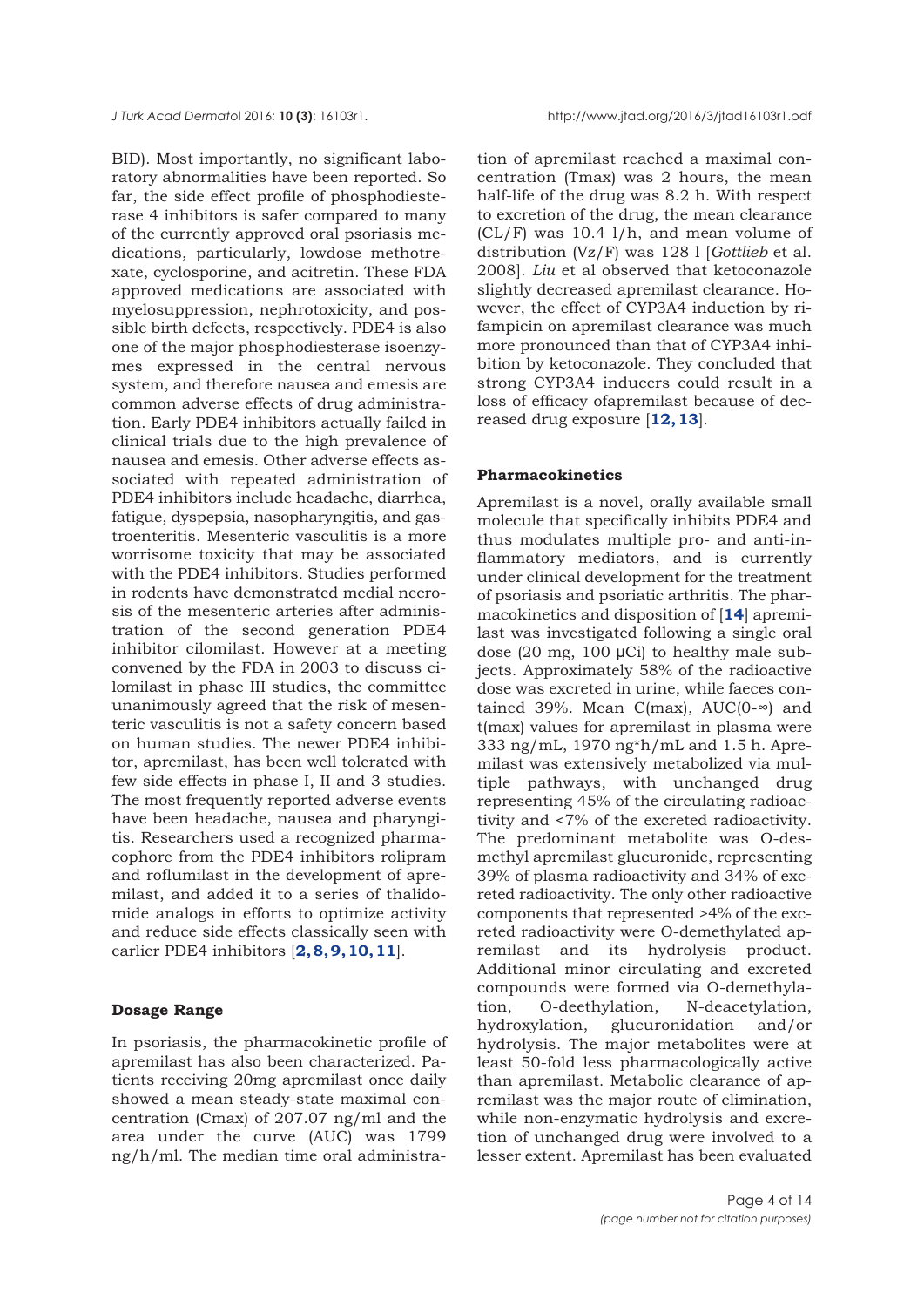for its pharmacokinetic properties and disposition following oral administration. Multiple daily doses showed rapid absorption (Tmax=2 h) and a moderately long half-life (8.2 h). A separate study monitored healthy male subjects following a single, 20 mg, oral dose and found that apremilast was extensively metabolized via multiple pathways, with unchanged drug representing 45% of the circulating radioactivity and <7% of the excreted radioactivity. Analysis of total radioactivity suggests rapid absorption, with plasma Tmax values also at 2 h. Mean Cmax and area under the curve (AUC) values in plasma were 333 ng/ml and 1,970 ng\*h/ml, respectively. Metabolic clearance of apremilast was the major route of elimination with the key metabolites demonstrating at least 50-fold less pharmacologic activity than apremilast [**[12,](#page-12-0) [13](#page-12-0)**]. *Man* et al. optimized the structures of a series of 3-(1,3-dioxo-1,3-dihydroisoindol-2 yl)-3-(3,4-dialkoxyphenyl) propionic acid analogues to enhance PDE4 and  $TNF\alpha$  inhibitory activity. So far, oral and intravenous administration of these analogues in female rats has shown good pharmacokinetics with low clearance, a moderate volume of distribution, and a 64% oral bioavailability [**[14](#page-12-0)**].

#### **Indications**

Data suggest a promising therapeutic effect for selective PDE4 inhibitors on inflammatory skin diseases. Of note, a PDE7A inhibitor was also successful in suppressing dermatitis and TNF expression in mice studies. In a humanised [severe combined immunodeficiency (SCID) mice, grafted human psoriasis skin triggered with psoriatic natural killer (NK) cells] psoriasis model oral apremilast led to significant reduction in epidermal lesion thickness. The psoriasiform histology was clearly reduced with regard to parakeratosis, hyperkeratosis, lymphocytic and neutrophilic infiltration. Aprelimast treatment have been reported in the following dermatologic diseases: psoriasis, atopic dermatitis, alopecia areata, sarcoidosis, lupus erythematosus, contact dermatitis and lichen planus [**4, 5, 6, 7, 8, 9, 10, 11, 12, 13**]. For skin diseases, the availability of topical preparations is of high interest and ongoing trials are exploiting the potency of topical PDE4 inhibition. The anti-

fibrotic effect makes PDEs potential drugs for the treatment of scleroderma. However, PDE5 inhibitors seem more promising in this disease as well as in the treatment of secondary Raynaud's phenomenon. PDE4 inhibitors including apremilast have beneficial effects in animal models of dermatitis, in particular allergic contact dermatitis (ACD). The elicitation phase of ACD follows a Th1 like dominated response pattern where contact allergens impact on TLR activation, reactive oxygen species (ROS) and NLRP3 inflammasome activation which are key mechanisms in the induction phase of ACD. As mentioned above, inhibition of ROS production may be better achieved in vitro by combined PDE inhibitors  $[1, 2, 3]$  $[1, 2, 3]$  $[1, 2, 3]$  $[1, 2, 3]$ .

#### **Dermatological Uses of Apremilast**

Apremilast has been licensed for use in psoriasis. There are currently a lot of clinical trials with apremilast for conditions other than psoriasis. Apremilast has been investigated in various dermatological conditions including atopic dermatitis, lichen planus, alopecia areata, contact dermatitis, rosacea, sarcoidosis and lupus erythematosus. This review aims to look at the various randomised and non-randomised clinical trials, case series and case reports for the role of apremilast in dermatological conditions. Numerous clinical trials have shown a positive light on the role of apremilast in skin conditions [**[4, 5, 6, 7, 8,](#page-12-0) [9, 10, 11, 12, 13, 14, 15, 16, 17, 18, 19, 20,](#page-12-0) [21](#page-12-0)**].

#### **1-Psoriasis:**

Psoriasis is a chronic inflammatory dermatosis characterized by the proliferation of hyperproliferative epidermal keratinocytes. The cellular immune system is thought to trigger this keratinocyte response, with monocytes, dendritic cells, neutrophils, and T cells being implicated in the pathogenesis. PDE4 is present in all inflammatory cells identified to be relevant in psoriasis and appears to be involved in several pathophysiologic processes of psoriasis such as the production of TNF- $\alpha$ , IL-12, and IL-23 by monocytes/macrophages, the synthesis of IL-2, IFN-g, and IL-5 production by T lymphocytes,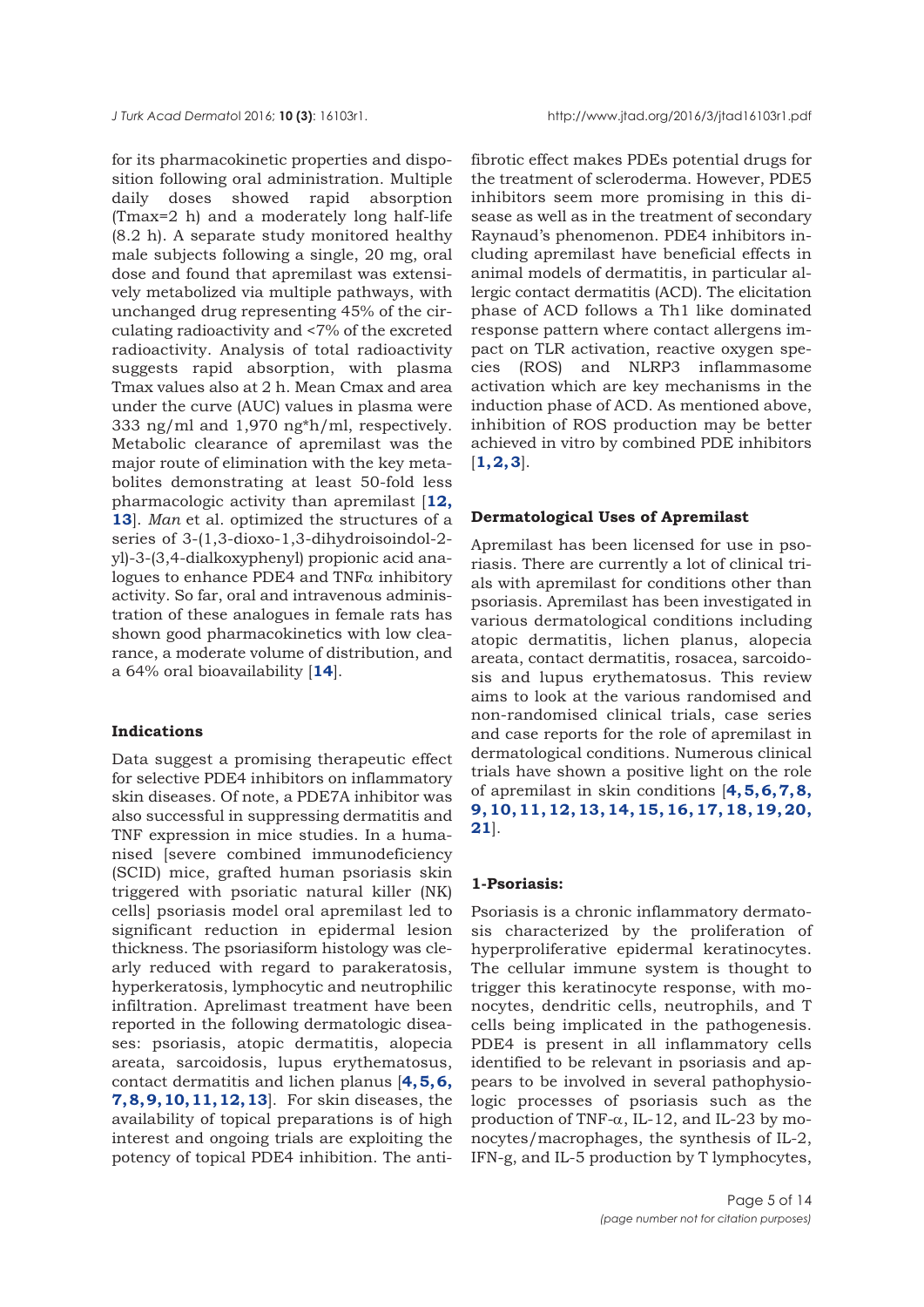and the expression of TNF- $\alpha$  and IFN-a by plasmacytoid dendritic cells. Moreover, chemoattracation via regulation of IL-8 and IP-10 expression, and TNF- $\alpha$  production by keratinocytes, are both influenced by PDE4. Preclinical in vivo testing of apremilast has been performed in natural killer cell-driven models of psoriasis using human skin xenotransplanted onto immunodeficient SCID mice, followed by challenge with human natural killer cells. Injection of natural killer cells from psoriatic donors into nonlesional psoriatic skin results in a classic psoriasis histology. In this model, apremilast (5 mg/kg orally, divided into two daily doses) significantly reduced keratinocyte proliferation, skin thickness, and the general histopathologic appearance of psoriasiform features. Moreover, expression of TNF-α, ICAM-1, and HLA-DR on the skin grafts was qualitatively reduced upon apremilast treatment. PDE4 is the predominant phosphodiesterase involved in the control of activity in inflammatory cells, yet it is also expressed in structural cell types involved in psoriasis, such as keratinocytes. Indeed, in a study comparing psoriasis skin samples with normal skin samples, immunohistochemistry demonstrated that PDE4A, PDE4B, and PDE4D expression can be detected in inflammatory cells as well as in the structural and adnexal tissues of the skin. Through inhibition of PDE4, apremilast causes an elevation of cyclic adenosine monophosphate, a naturally occurring intracellular secondary Messenger that functions as a modulator of inflammatory responses, thereby decreasing production of proinflammatory mediators, such as TNF-α, IL-23, and IFN-γ, and increasing production of antiinflammatory mediators, such as IL-10. The modulatory effects of apremilast on inflammatory activity have been demonstrated in multiple in vivo and in vitro models and studies in humans. In addition, apremilast has been shown to decrease proinflammatory cytokine production induced by toll-like receptor 4 agonism in peripheral blood mononuclear cells, T-cell receptor agonism, cytokine and immunoglobulin receptor agonism on natural killer cells, and ultraviolet light exposure of keratinocytes. In lipopolysaccharide-stimulated peripheral blood mononuclear cells, apremilast reduced the production of TNF-α, IFN-γ, IL-12, and IL-23 and increased the production of IL-10. In

subjects with severe plaque psoriasis, apremilast reduced both infiltration of myeloid dendritic cells into the dermis and epidermis and inducible macrophage-type nitric oxide synthase mRNA expression and in subjects with rheumatoid arthritis, apremilast reduced IL-7 gene expression in synovial fibroblasts. Based on available data, it is most appropriate to classify apremilast as a specific inhibitor of PDE4, which affects inflammatory signals across several cell types, thereby modulating the production of multiple cytokines and exerting influence on a number of physiologic aspects of psoriasis [**[22](#page-12-0)**]. A small (19 patients) single arm, open-label pilot study was performed in subjects with moderate to severe plaque psoriasis. Patients were treated for 29 days with 20 mg od of apremilast. CD11+ cells, T cells and epidermal thickness were reduced. Immunohistologic analysis of lesionalskin biopsies showed reduction in epidermal thickness and reduced infiltration of T cells and CD11+ cells in responder patients. Psoriasis Area and Severity Index (PASI) was improved in 14 out of 19 patients. In this study, 8 of the evaluable 15 patients met the primary endpoint of achieving a 20% reduction in epidermal thickness. Overall, the patients showed a mean decrease of 20.5 % in epidermal thickness. This response was associated with a 28.8 % and 42.6% decrease in T cells in the dermis and epidermis, respectively, and by an 18.5% and 40.2% decrease in CD11+ myeloid dendritic cells in the dermis and epidermis, respectively. Within the skin biopsies, there was a significant reduction in the mRNA levels of inducible nitric oxide synthetase after 1 month of treatment with apremilast. Also in this study, apremilast had an inhibitory effect on ex vivo whole-blood LPS-stimulated TNFα production. 2 hours after the first dose, in 11 of the patients. Therefore, in this short study using a low dose of apremilast, meaningful changes in both skin and blood biomarkers were observed. In the ESTEEM 1 study, apremilast significantly improved Psoriasis Area and Severity Index scores in patients with moderate to severe plaque psoriasis; after 16 weeks, a significantly greater proportion of patients receiving apremilast 30 mg BID (33%) achieved a 75% reduction from baseline Psoriasis Area and Severity Index score compared with those receiving placebo (5%; p < 0.0001 versus placebo) [**[23](#page-12-0)**]. The efficacy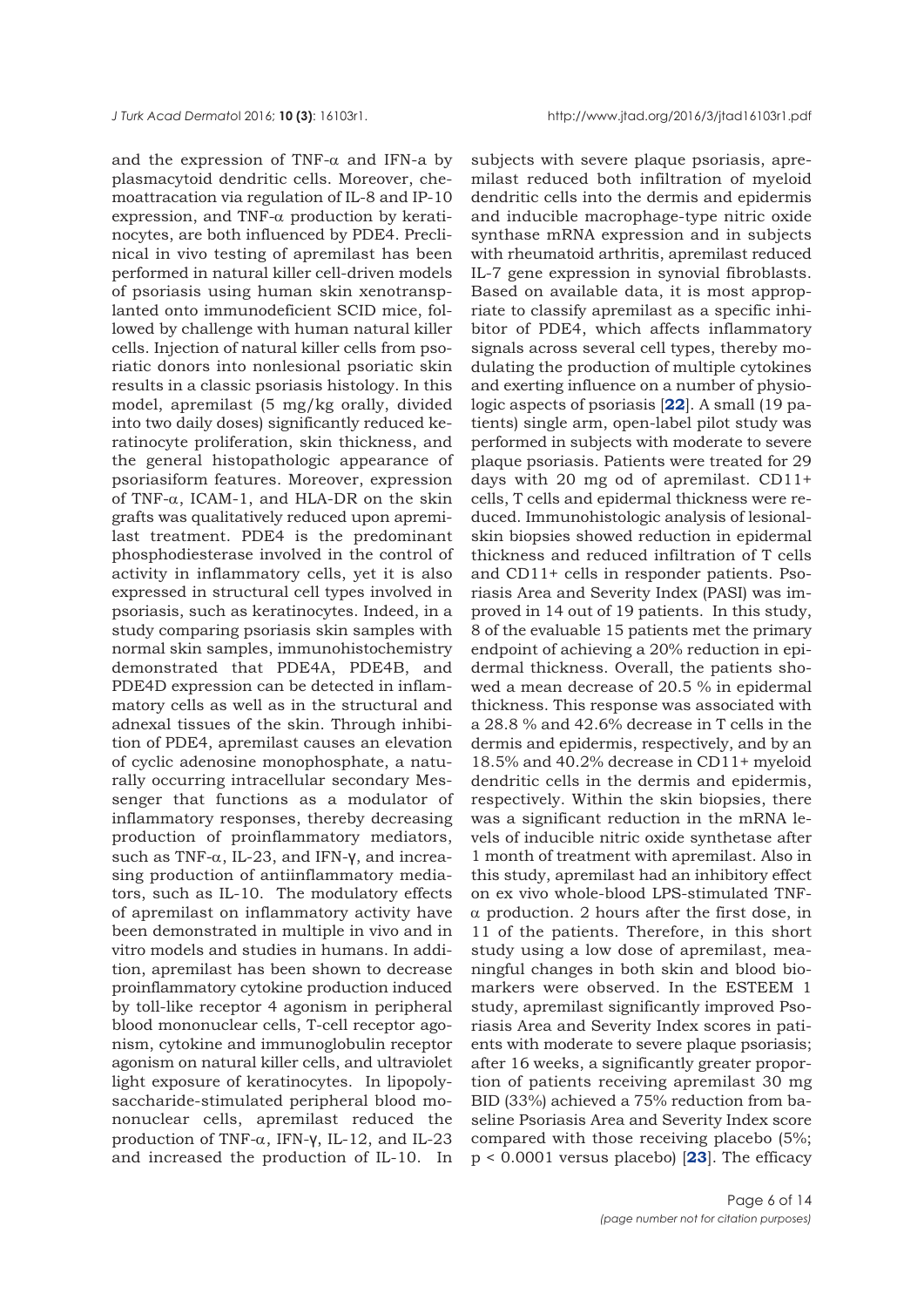of apremilast in psoriasis has been assessed in a phase 2b study using doses of 10, 20, and 30 mg bd with a placebo comparator. In this study, 352 patients were enrolled with active psoriasis of moderate severity who were candidates for phototherapy or systemic therapy. The primary target was the proportion of subjects achieving 75% improvement in PASI75 at 16 weeks. At 16 weeks patients on placebo could be rerandomised to active treatment but the dose was still concealed to both patient and physician. Further outcomes were assessed at 24 weeks. At 16 weeks PASI75 was achieved by 6% of patients on placebo, 11% of those on 10 mg bd, 29% of those on 20 mg bd, and 41% of those on 30 mg bd. The results for apremilast 20 mg bd and 30 mg bd were significantly different from placebo. The median number of days to achieve PASI75 was 57 for placebo and 70, 83, and 44 for 10, 20 and 30 mg bd, respectively. At week 16 13% of patients on placebo were 'clear or almost clear' on the physicians global assessment; the corresponding figures for apremilast were 10%, 24%, and 33% for 10, 20, and 30 mg bd, respectively. Adverse events were largely mild to moderate: upper respiratory tract infections, gastrointestinal symptoms including diarrhoea and nausea, and headache were the most frequent of these in the active treatment groups. No opportunistic infections were seen [**[24](#page-12-0)**]. Subsequently, a randomized, placebo-controlled phase II study was performed in 260 patients with moderate to severe psoriasis using two doses of apremilast (20mg once daily and 20 mg twice daily). In this study, a 75% reduction in the Psoriasis Area and Severity Index score was observed in 24% of patients receiving apremilast 20mg twice daily compared with placebo, whereas the clinical response to the lower, once-daily 20mg dose was not significantly different from placebo. Moreover, a 50% improvement in the Psoriasis Area and Severity Index score was observed in a significantly greater percentage (57%) of apremilast-treated patients compared with 23% of the patients receiving placebo. Doses of apremilast 20 mg twice daily led to plasma concentrations between 129 ng/ml and 389 ng/ml. With respect to safety, apremilast was generally well tolerated. Diarrhea and nausea were more commonly observed in patients treated with the two doses of apremilast than

with placebo. Most cases were mild to moderate in severity. Gastrointestinal symptoms are in fact not unexpected and considered as a class effect of PDE4 inhibitors. Owing to the lack of highly specific inhibition of the PDE4D isoform, however, these effects were mild [**[25](#page-12-0)**].

### **2-Psoriatic Arthritis:**

Apart from psoriasis, there is also a rationale for using apremilast to control the inflammatory disease process of arthritis. Arthritis is characterized by a massively enhanced influx of immune cells, in particular monocytes/macrophages, neutrophils, and lymphocytes into joints. In addition, there is a strong mesenchymal response in arthritis, which manifests as synovial hyperplasia based on proliferation of synovial fibroblast-like cells. Both immune cells and synovial fibroblasts contribute to cytokine production in the inflamed synovium, leading to a perpetuation of the inflammatory response, as well as to cartilage and bone resorption caused by activation of osteoclasts. Apremilast was tested in animal models of arthritis and human inflammatory arthritis. In collagen-induced arthritis of DBA1 mice, apremilast showed a reduction of clinical and histopathologic signs of arthritis at doses of 5 and 25 mg/kg administered by daily intraperitoneal injections. Ex vivo experiments showed that apremilast inhibited T-cell proliferation, IFN-γ production, and TNF-α production in stimulated lymph node cells from collagen-immunized mice at concentrations as low as 0.1 mM [**[26](#page-13-0)**]. Similar results were obtained in experimental arthritis induced by monoclonal antibodies against type II collagen: apremilast, at an oral dose of 25 mg/kg, significantly blocked synovial inflammation, cartilage damage, and bone erosion in BALB/c mice. At the lower dose of 5 mg/kg, significant inhibition of paw swelling was observed by the end of the study [**[27](#page-13-0)**]. In psoriatic arthritis there is only one published study of the efficacy of apremilast—a phase 2 randomized placebo controlled study. The results of the phase 3 PALACE-I study were presented at the American College of Rheumatology (ACR) meeting in Washington DC in November 2012. The phase II study enrolled 204 patients with active psoriatic arthritis, defined by more than or equal to 3 tender and 3 swollen joints. Only co-prescrip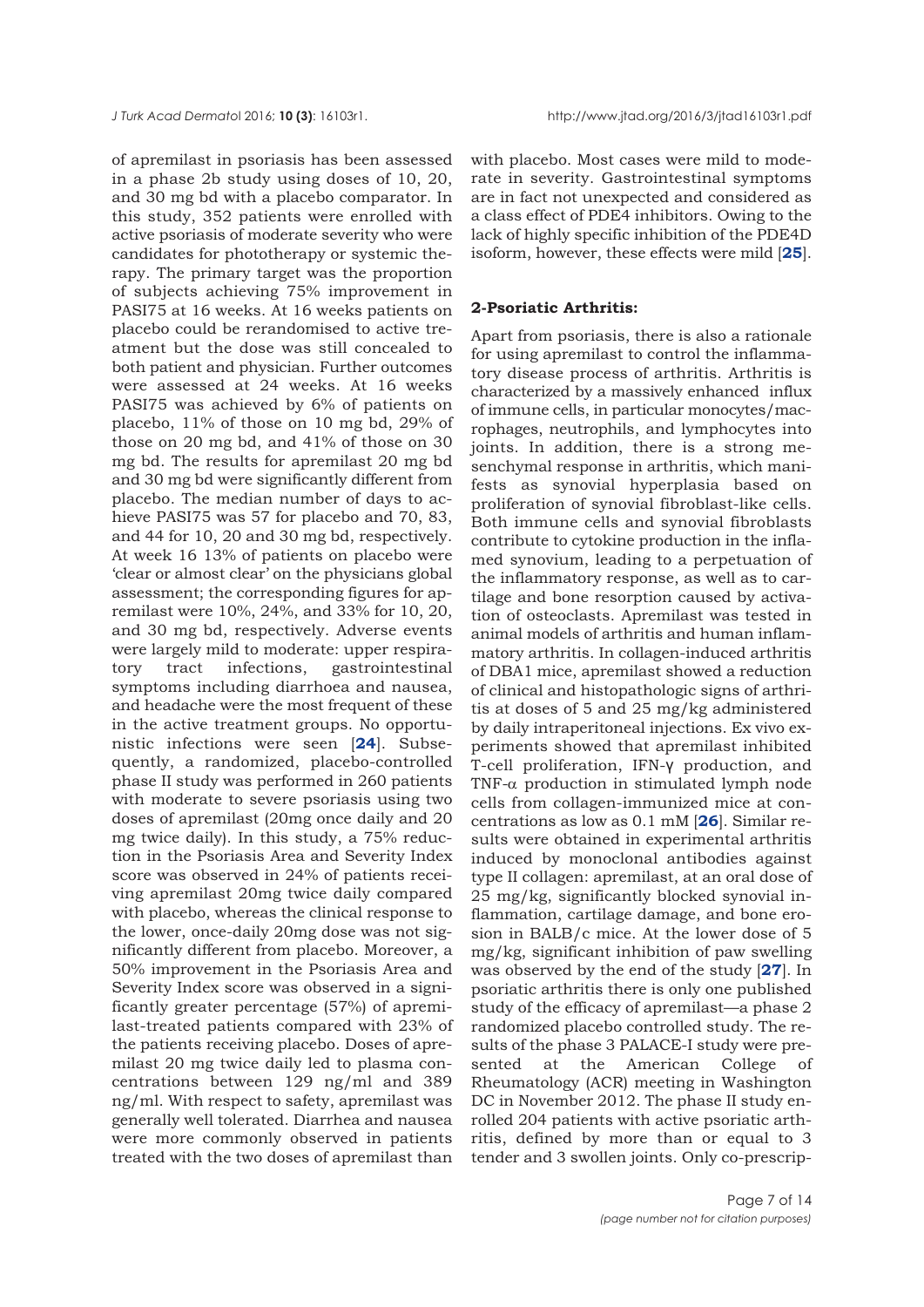tion with a stable dose of methotrexate or oral glucocorticoids was allowed: all other disease modifying drugs had to be discontinued before enrolment. The usual restrictions on major co-morbid conditions applied. Patients were randomized equally to placebo, apremilast 20 mg bd or apremilast 40 mg once daily (od), stratified by baseline methotrexate use. After 12 weeks of treatment patients could stop treatment or enter a further 12 week extension phase, the latter option occurring as an amendment to the original protocol design, and re-randomisation of placebo to one of the active treatment groups. The primary efficacy endpoint was the proportion of patients achieving a modified (by joint count) ACR 20% improvement at 12 weeks (ACR20). The primary endpoint was achieved by 43.5% of patients in the apremilast 20 mg bd group, 35.8% of patients in the 40 mg od group, and 11.8% of patients on placebo, the differences between active drug and placebo being highly significant. In the extension phase, where patients who had initially taken placebo were transferred to an active drug, a similar improvement was seen in the people who transferred, and the initial improvements in the active treatment groups were maintained. Stratified for methotrexate use there was no difference in primary outcome between the two groups, although more people on combination had gastro-intestinal side effects. No assessments of skin, enthesitis, dactylitis, or axial involvement were made in this study. Overall safety data were good with diarrhoea and headache being the major, albeit no more than moderate, side effects. Abnormal laboratory results, including liver enzyme elevations, were infrequent. The PALACE-I study enrolled 504 patients with active psoriatic arthritis (more than three tender and swollen joints) who were randomized in an equal ratio to placebo, apremilast 20 mg bd and apremilast 30 mg bd. The patients were stratified by previous disease modifying drug use and about three quarters were TNF inhibitor naive. The primary outcome measure was again the ACR20 at 16 weeks which was achieved by 19.4%, 31.3%, and 41% of the placebo, 20 and 30 mg bd groups, respectively. At 24 weeks the corresponding figures for per protocol treatment (i.e. those still taking placebo) were ACR20 of 13%, 36%, and 45%. Patients on placebo had the chance to re-randomise to active drug at

16 weeks and a long-term extension for all patients is underway. As expected, patients who had previously taken biologics had less impressive responses, the ACR20 rates for the 20 and 30 mg bd groups at 16 weeks being 31% and 28%, respectively. Those taking disease modifying drugs (mostly methotrexate) had rather blunted responses (ACR20 rates of 31% and 35% for 20 and 30 mg bd, respectively). Skin responses were also reported: in patients with a skin surface area of greater than 3% at baseline the PASI75 rates at week 24 were 5%, 18% and 21% for placebo, 20 mg bd and 30 mg bd, respectively. Serious adverse events were rare and, again, adverse events were mainly gastrointestinal (diarrhoea and nausea) and headache, but a small increase in upper respiratory infections was also seen [**[28](#page-13-0)**]. PALACE 1, 2 and 3 are the pivotal phase III multicentre RCTs with two active-treatment groups. Across these studies, approximately 1500 patients were randomized 1:1:1 to receive apremilast 20 mg twice daily (b.i.d.), apremilast 30 mg b.i.d. or placebo for 16 weeks. Patients on placebo entering early scape at week 16 were re-randomized to one of the active treatments. PALACE 1 (504 patients), PALACE 2 (484 patients) and PALACE 3 (505 patients) compared the efficacy and safety of apremilast with placebo in PsA patients previously treated with DMARDs and/or biologic therapy; PA-LACE 4 (527 patients) evaluated apremilast in DMARDs-naive PsA patients. Patients in the PALACE 1, 2 and 3 trials were stratified by prior DMARD use and were allowed to continue receiving stable DMARD therapy in addition to study medication [**[29](#page-13-0)**]. The primary endpoint of the PALACE studies was the proportion of patients achieving ACR20 response at week 16. In the PALACE 1, 2 and 3 trials, apremilast was associated with significantly higher ACR20 response rates than placebo at week 16. In all three studies, ACR20 responses were maintained through week 52 for patients who had been treated with apremilast from the beginning of the study. Patients who had been switched to apremilast from placebo at week 16 or week 24 had response rates similar to patients who had been treated with apremilast throughout the study in all three trials. Secondary end-points including swollen and tender joint counts, Maastricht Ankylosing Spondylitis Enthesitis Score (MASES),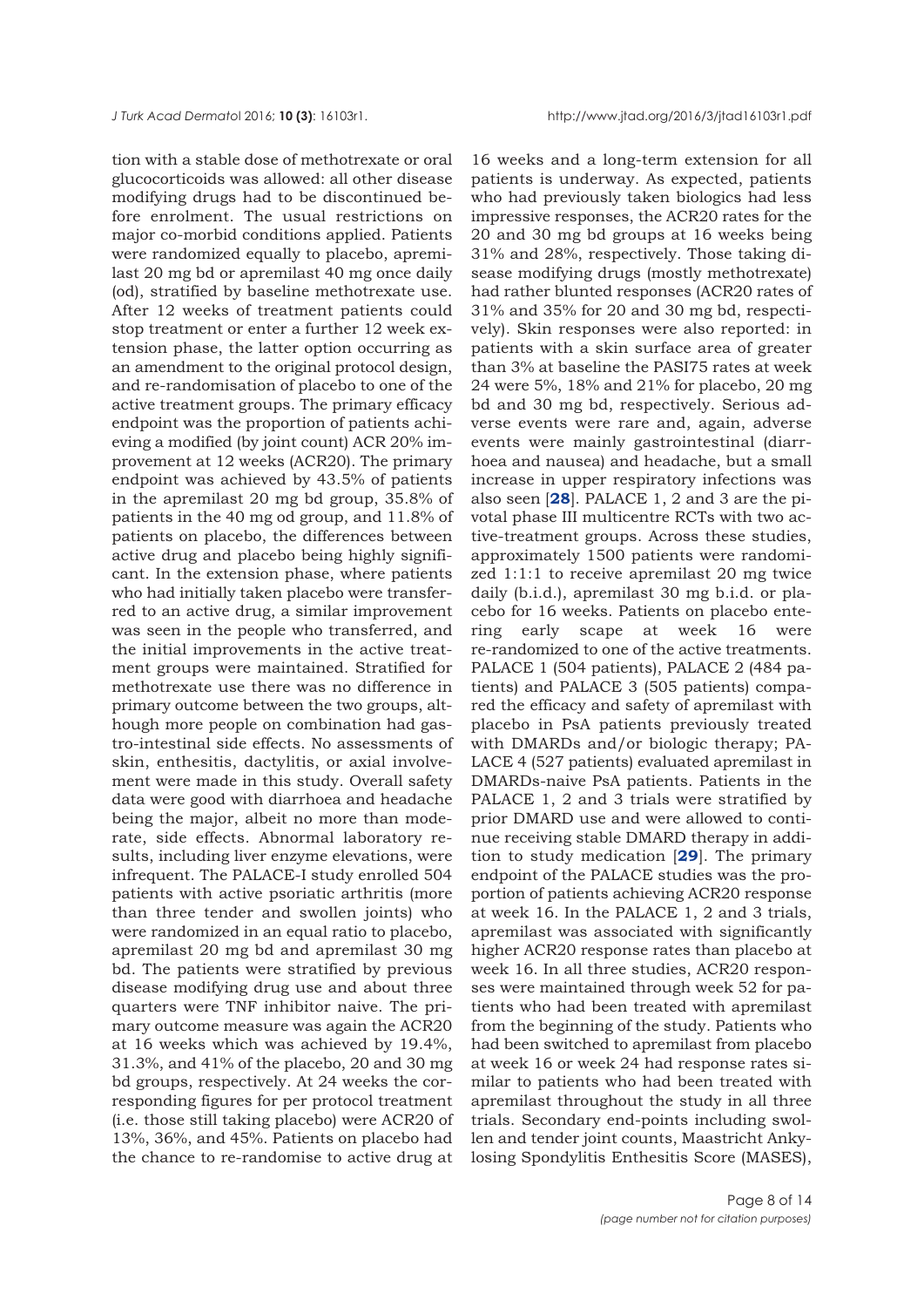dactylitis count, Short Form-36 (SF-36) physical function and Physical Component Summary scores, Health assessment Questionnaire Disability Index (HAQ-DI), Disease Activity Score (DAS28) and PASI scores were also reached in PALACE 1, 2 and 3 trials. In the PALACE 1 study [**[30](#page-13-0)**] in patients with baseline psoriasis affecting at least 3% of the body surface area, significantly greater proportions of patients receiving either dose of apremilast achieved PASI-75 response (apremilast 20 mg (b.i.d.): 18%; apremilast 30 mg b.i.d.: 21 vs. placebo: 5%), although the results were not very impressive. In the PALACE 1 study [**[30](#page-13-0)**], 119 (23.6%) had prior biologic exposure, and 47 (9.3%) were considered biologic therapeutic failures. Significantly, more patients receiving apremilast 20 mg b.i.d. (31%) and 30 mg b.i.d. (28%) achieved an ACR-20 response vs. placebo (5%) in the group of patients with prior biologic exposure. Differences were numerically better, but not statistically significant among the small number of patients classified as biologic therapeutic failures [**[30](#page-13-0)**]. Apremilast was effective in DMARD-naive patients in the PALACE 4 study. ACR20 response rates at week 16 were 29.2, 32.3 and 16.9% for apremilast 20, apremilast 30 mg b.i.d. and placebo, respectively. FDA approved apremilast for the treatment of adults with active PsA in March 2014 [**[29](#page-13-0)**]. Recently, *Kavanaugh* et al observed that continuous apremilast treatment resulted in sustained improvements in PsA for up to 52 weeks [**[9](#page-12-0)**].

## **3-Atopic Dermatitis:**

Atopic dermatitis is a chronic inflammatory skin disorder usually presenting with severe pruritus and flaring eczematous lesions in varying localizations depending on the age of the patient. The disease is based on both, a disturbance of the epidermal barrier and increased tendency to IgE production, partly on a genetic disposition, and can be triggered by several environmental factors including commonly encountered allergens, accounting for its high association with elevated serum IgE levels. Continued discoveries in the immunopathogenesis of AD provide optimism for the development of efficacious therapeutic agents. Apart from topical treatment with emollients, topical glucocorticosteroids and

calcineurin inhibitors, promising effects of topical treatment with novel aliamides and ceramides, have been described. Nevertheless, patients with severe atopic eczema often remain refractory to purely topical treatment. It is for these patients, that researchers strive to develop new promising systemic treatment options apart from systemic glucocorticosteroids, cyclosporine A, azathioprine, and mycophenolate mofetil with their well known limitations and side effects. Novel immunomodulatory therapies include apremilast. Two clinical studies on AD have recently been published. *Samrao* et al. used apremilast at 2 doses (20 and 30 mg bd, for 3 months, 6 months) in an open-label study with 16 adult AD patients. They found a reduced Eczema Area and Severity Index (EASI) and Dermatology Life Quality Index (DLQI) for the 30 mg group at 3 months and a reduction in baseline pruritus and DLQI in the 20 mg group after 3 and 6 months time. They concluded that larger studies were needed to adequately evaluate both safety and efficacy. In this open-label prospective trial of apremilast in 16 patients with moderate to severe AD was conducted to assess the safety, efficacy, and possible mechanism of action of apremilast in AD [**[16](#page-12-0)**].

One cohort consisted of six subjects treated with apremilast 20 mg twice daily for 3 months, while the second cohort consisted of ten subjects treated with apremilast 30 mg twice daily for 6 months. Participants in the study were required to remain on triamcinolone acetonide 0.1% for 2 weeks prior to the start of the study as well as throughout the trial. Nausea, the most common adverse event, was rated as mild and improved over the course of the study in all patients. After 3 months of treatment, a significant reduction of itch from baseline (VAS) and improvement in quality of life was seen in cohort 1, while EASI and DLQI scores improved in cohort 2. At 6 months, statistically significant improvement was seen in all outcomes in cohort 2, including VAS, DLQI, and EASI. In this study, *Volf* et al. performed a phase 2, open-label study with apremilast in patients suffering from severe ACD or AD. A dose of 20 mg bd was given for 3 months in 10 patients with AD and/or ACD. Apremilast was well tolerated but was only 6 minimally effective in this small study with a heterogeneous study po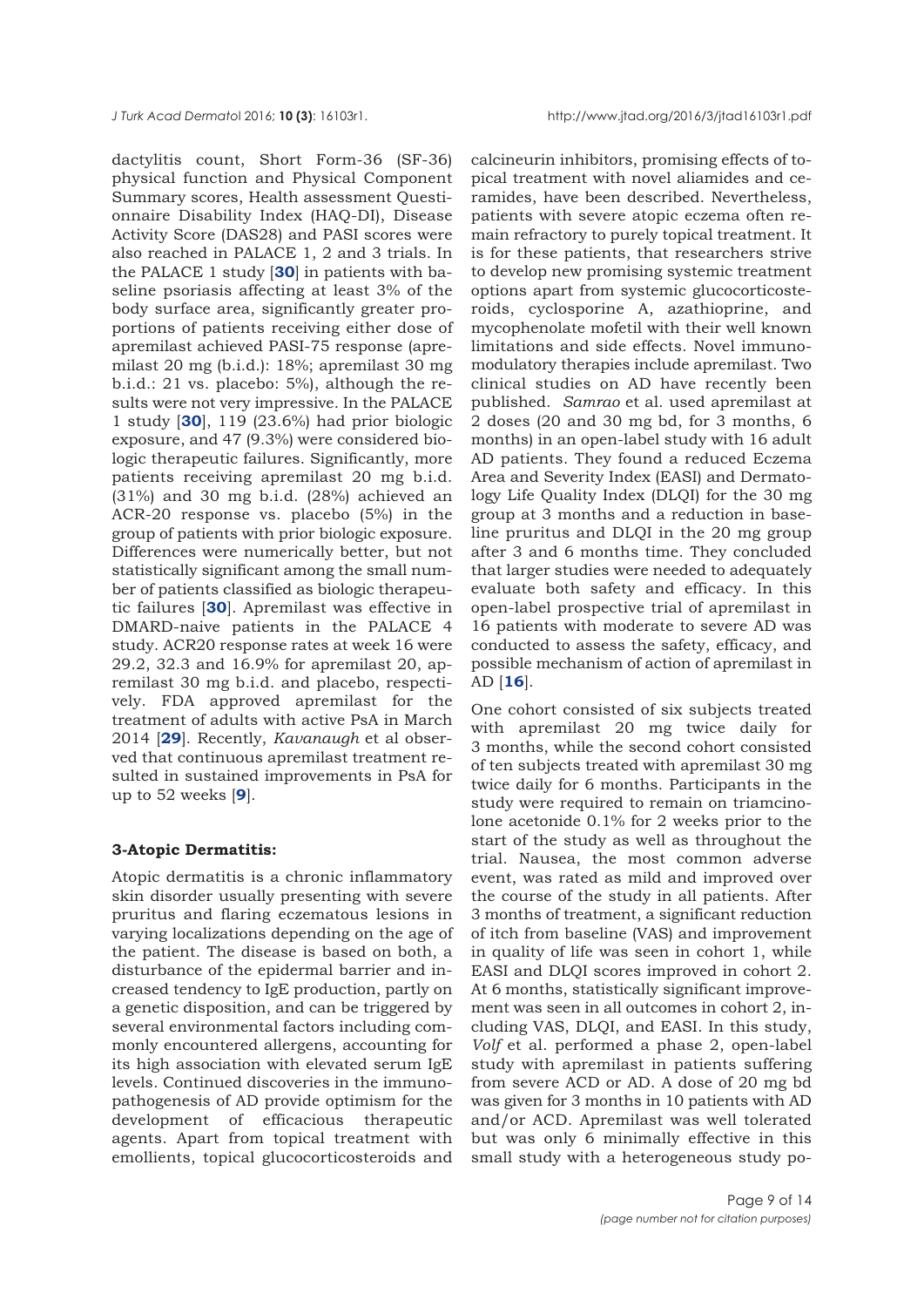pulation. From what is known on PDE4 action on lymphocytes, macrophages/dendritic cells subtypes, eosinophils and mast cells the overall net effect of PDE4 inhibitors seems more prominent for IFNγ or IL-17 dominated immune responses than IL-4/ 5 /13 one. Interestingly, a better effect on IFNγ dominated inflammation has been described for Treg in vivo studies. Indeed, the effect of IL-4 on B cell function can even be accentuated. This leads to the notion that PDE4 inhibitors may be more potent in the treatment of IL-12/IL-23, thus IFNγ/IL-17 dominated responses than Th2 ones. Based on this consideration, apremilast may be effective in the effector phase of AD inwhich the initial Th2 pattern has switched to a more Th1 dominated phenotype in the skin compartment. In chronic AD the topical applicationmay be the desirable way of application as the Th2 dominated response pattern in the blood of atopic individuals remains unaltere. The mechanism by which apremilast may work in AD is not known, although it has many antiinflammatory effects. By blocking PDE4 activity, apremilast affects several cell types in the immune system including monocytes, dendritic cells, neutrophils, T cells, natural killer cells, and macrophages. Because immune cells in AD are known to have elevated phosphodiesterase activity, it was hypothesized apremilast would reverse this abnormality unique to AD and return immune cells to a less active state. Specifically, apremilast may improve AD by way of inhibiting the expression of T cell cytokines previously reported to be increased in AD such as IFN-v, TNF- $\alpha$ , Il-5, IL-13, and IL-17. Based on the limited data available, the role for apremilast in the treatment of atopic dermatitis requires further investigation but shows promise in those patients with atopic dermatitis [**[21](#page-12-0)**].

# **4-Systemic Lupus Erythematosus and Discoid Lupus Erythematosus:**

Systemic lupus erythematosus (SLE) is a chronic autoimmune disease that can affect a variety of organs and is predominantly seen in women. Treatment is focused on controlling symptoms and often involves the use of corticosteroids and other systemic immunosuppressant therapies. PDE4 inhibitors may be of benefit in lupus erythematosus (LE). For

example, a recently published open-label, single arm pilot study with apremilast showed favourable results of a 20 mg twice daily (bd) dose regime in cutaneous discoid lupus erythematosus. Apremilast was well tolerated in these patients [**[20](#page-12-0)**]. A recent study targeted increased PDE4 activity in lupus conditions using MRL/lpr mice (a mouse model developing severe lupus disease). Four groups of female MRL/lpr mice were injected at 5, 7, 9 and 13 weeks with one of ethanol, pentoxifylline, denbufylline, or NCS 613 (a novel PDE4 inhibitor). Results showed that both the survival time and the appearance of proteinuria of NCS 613-treated mice are significantly delayed, both with P values of 0.005. While study size was limited, the results demonstrate potential for the use of PDE4 inhibitors in patients with SLE [**[31](#page-13-0)**]. Discoid lupus erythematosus (DLE) is a chronic inflammatory disorder mediated by Th1 cells. Apremilast is a novel oral PDE4 enzyme inhibitor capable of blocking leukocyte production of IL-12, IL-23, TNF- $\alpha$ , INF with subsequent suppression of Th1 and Th17-mediated immune responses, *De souza* et al observed that cutaneous Lupus Erythematosus Disease Area and Severity Index (CLASI) showed a significant (P<0.05) decrease after 85 days of treatment with apremilast 20 mg twice daily in 8 patients with active discoid lupus. The adverse events related to the drug were mild and transient. They concluded that apremilast may constitute a safe and effective therapeutic option for DLE [**[11, 20](#page-12-0)**].

#### **5-Lichen Planus:**

Lichen planus (LP) is a chronic inflammatory disease that typically affects the skin, mucous membranes, and nails [**[1, 2,](#page-11-0) [3, 4](#page-12-0)**]. It frequently causes significant morbidity, including severe pruritus and pain. LP lesions can resolve spontaneously within a year; however, 15% to 20% of cases have a relapsing and remitting clinical course that is very difficult to treat [**[5](#page-12-0)**]. Patients in the latter category have very few efficacious therapeutic options available to them, such as topical and oral corticosteroids, retinoids, cyclosporine, griseofulvin, dapsone, and phototherapy, and often with less than optimal results and significant adverse side effects. Considering the paucity of available efficacious agents and the severity of cli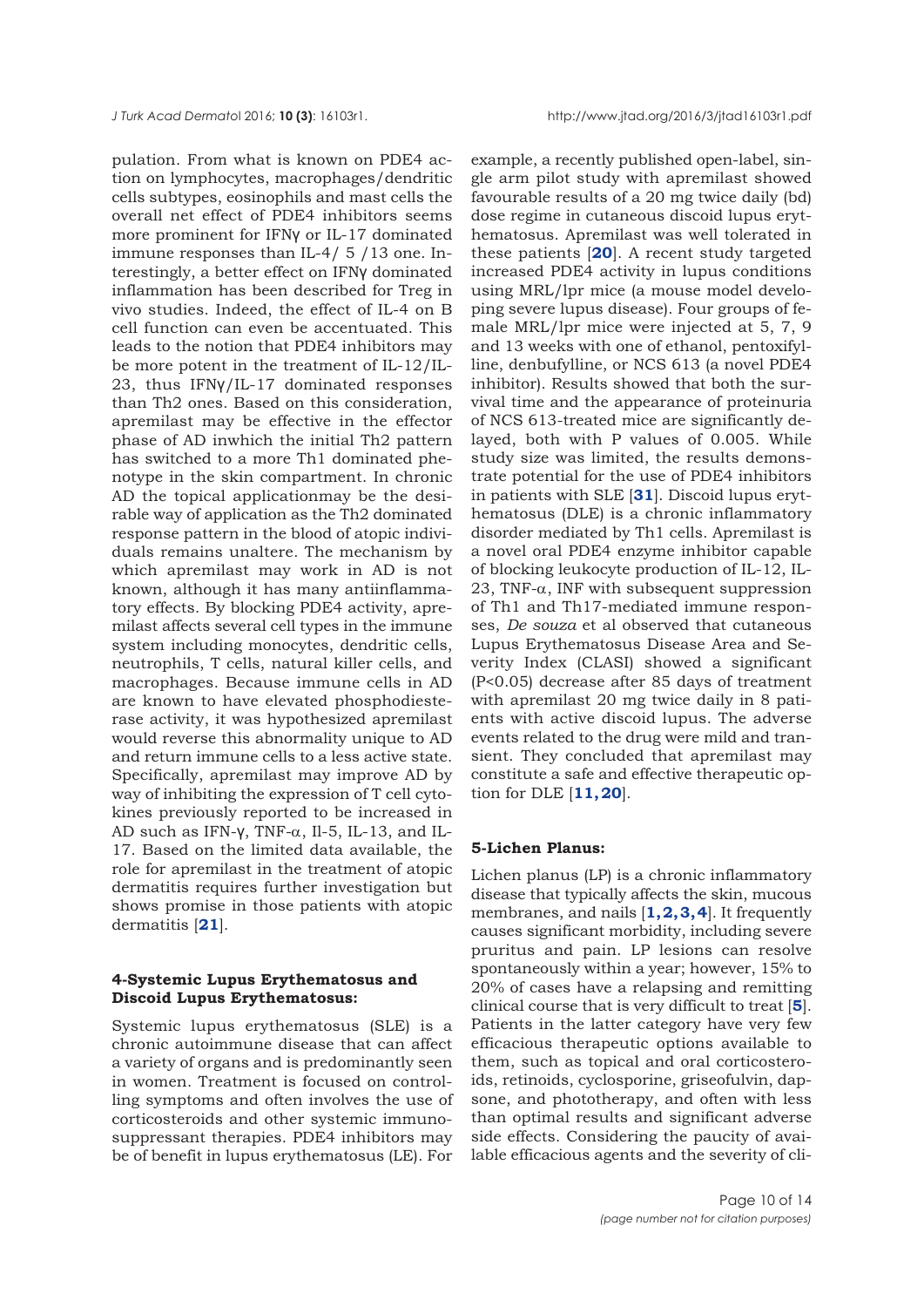nical symptoms, the investigation of other medications in the treatment of LP is well merited. The cause of LP is multifactorial, but predominantly involves skin and mucosal damage by T-cellmediated inflammatory agents, such as tumor necrosis factor-a and interferon-γ. Apremilast is a novel phosphodiesterase type IV inhibitor, which promotes the accumulation of intracellular cyclic adenosine monophosphate. Increased levels of cyclic adenosine monophosphate activate protein kinase A and effectively inhibit proinflammatory cytokine transcription and neutrophil degranulation, chemotaxis, and adhesion to endothelial cells. Ultimately, apremilast inhibits the production of various inflammatory mediators, such as TNF- $\alpha$ , IFN- $\gamma$ , LT-B4, and IL-2, IL-5, IL-8, and IL-12. Thus, it is plausible that apremilast may be aneffective treatment for LP. *Paul* et al evaluated the overall efficacy of oral apremilast in patients with moderate to severe LP after 12 weeks of treatment. Ten study patients were treated with 20 mg of apremilast orally twice a day for 12 weeks. In addition, the number of LP lesions within the target area progressively decreased throughout the 12-week treatment period. After the discontinuation of study drug, many patients continued to improve or their LP lesion count stabilized; however, a number of study patients had a subsequent increase in their lesion counts. Two study patients achieved significant clearance of their feet and hands at the end of treatment. Two patients achieved complete clearance at the end of treatment and had histopathologic evidence of postinflammatory pigment changes or resolving lichenoid dermatitis. Only patient had mucosal involvement, and after treatment initiation, her oral lesions improved from 40% involvement of her bilateral buccal mucosa at baseline to 12% involvement at the end of the study. In patients exposed to apremilast (20 mg twice a day), headache and nausea were the most commonly reported. The authors concluded that apremilast could be efficacious in the treatment of LP. It was well tolerated, and patients who experienced adverse side effects, namely nausea and headache, did not require treatment discontinuation or alteration. They thought that apremilast could be a safe and effective alternative to current treatment modalities for LP; however, double-blinded, randomized, controlled trials

are necessary to thoroughly evaluate the safety and efficacy of apremilast [**[15](#page-12-0)**].

#### **6-Alopecia Areata:**

Recently *Keren* et al developed a new model for alopecia areata (AA), which employs normal human scalp skin from healthy donors that are transplanted onto SCID/Beige mice. The grafted mice are injected intracutaneously with a large number of either autologous or allogeneic human PBMC's from healthy donors that are enriched for NKG2D+ and CD56+ cells and stimulated with IL-2. This predictably induces hair loss lesions in the transplanted, previously healthy human skin which shows all the clinical and histological characteristics of AA. Importantly, there is no evidence for graft-versus-host disease-related inflammatory or hair loss events in this model, in which AA lesions can also be induced by autologous PBMC's from healthy human donors. Namely, IFN-γ+ cells and CD8+/NKG2D+ are observed primarily around and within the damaged hair bulbs of human anagen hair follicles, along with a high level of expression of NKG2D receptors by inflammatory infiltrate lymphocytes and a striking induction of the NKG2D ligand, MICA, by the damaged follicular epithelium. MICA expression by the follicular epithelium likely enables NKG2D/MICA interaction, thereby promoting hair follicle immune privilege collapse and hair follicle damage. IFN-γ secretion by the inflammatory infiltrate lymphocytes likely plays a key role, leading to ectopic expression and upregulation of HLA-DR, ICAM-1 and HLA-A, B, C, by the follicular epithelium. Recently, *Keren* et al studied the efficacy of candidate anti-AA agent in the humanized mouse model of AA, the apremilast. Apremilast is a novel, orally administered small molecule that specifically targets PDE4 and and reduced production of many pro-inflammatory mediators. The ability of PDE4 inhibitors to prevent IFN-γ production, combined with the recognized down-regulation of target organ MHC class II expression by apremilast, encouraged them to hypothesize that apremilast could have beneficial effects in AA. They showed that apremilast was the novel candidate anti-AA agent identified with the help of this humanized AA mouse model [**[18](#page-12-0)**].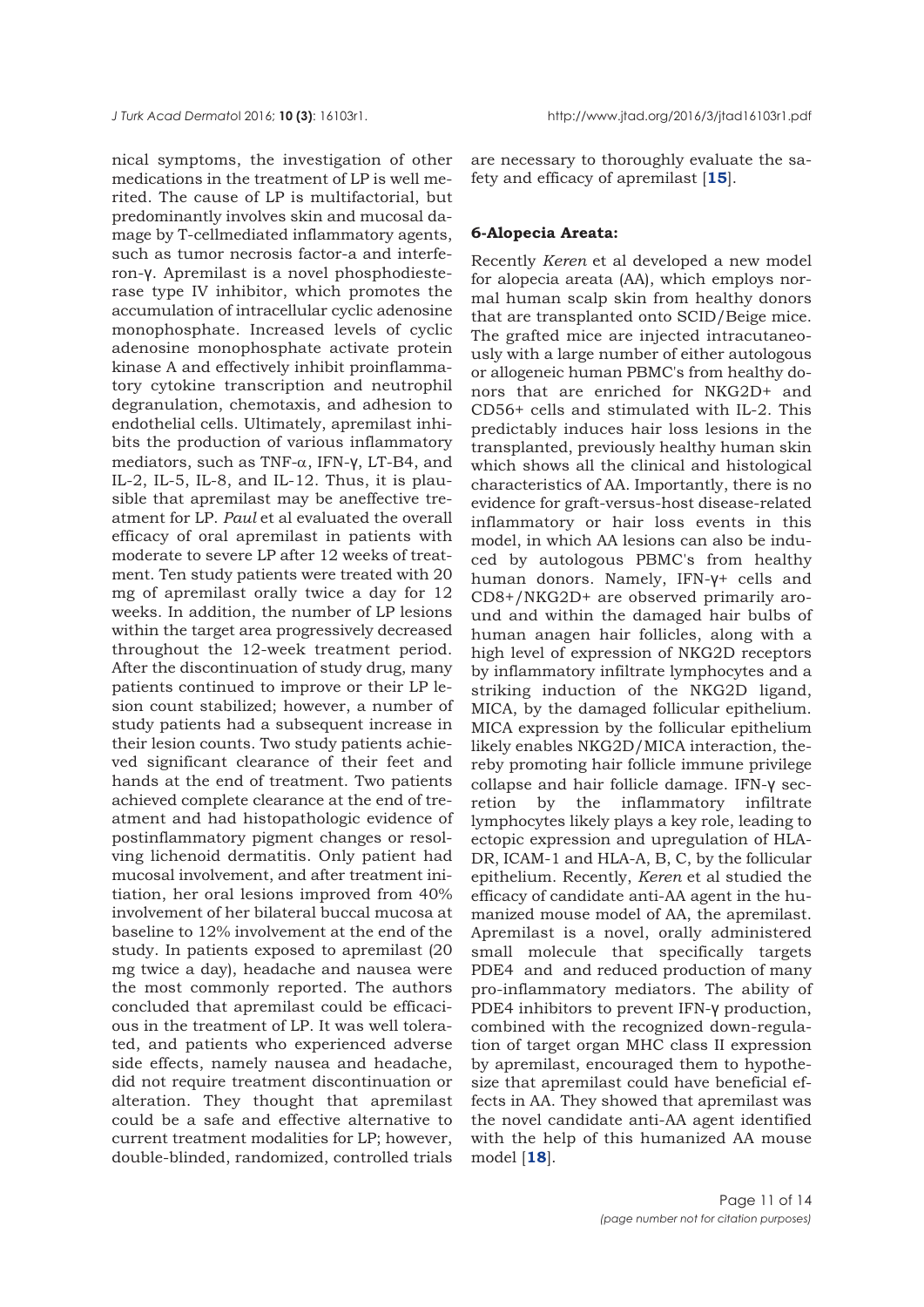# <span id="page-11-0"></span>**7- Rosacea:**

Rosacea is a chronic skin disease characterised by facial flushing, persistent erythema, telangiectasias and inflammatory papulupustular lesions. Some patients dont respond to conventional treatments. *Thompson* et al investigated the eficacy and safety of apremilast fort he treatment of moderate to severe inflamamtory rosacea. Apremilast modulates multiple proinflammatory and anti-inflammatory pathways, including augmentating IL-10 production, which in turn suppresses proinflammatory cytokines. In this open-label study, 10 patients with inflammatory rosacea were administered apremilast, 20 mg orally twice daily, for 12 weeks. The primary end point was the total number of papulopustular lesions at baseline compared with the end of treatment and with follow up 1 month after treatment. When baseline scores were compared with those at the end of treatment, there was a statistically improvement in ratings on the lesions assessment. The authors concluded tha apremilast was well tolerated treatment agent for rosacea [**[19](#page-12-0)**].

## **8- Sarcoidosis:**

One study points to a potentially beneficial effect of apremilast in cutaneous sarcoidosis and it will be interesting to further explore the activity of PDE4 inhibitors in granulomatous skin diseases including Melkerson Rosenthal syndrome for which the therapeutic options are limited at present. Although PDE4 selective inhibitors inhibit IL- 12 and TNF $\alpha$  mixed PDE4/3/7 preparation may have improved activity on macrophages which are key cells in granulomatous diseases. Apremilast is a newphosphodiesterase type4inhibitor that blocks the synthesis of proinflammatory cytokinesandchemokines, such as tumor necrosis factor, interferon-γ, and the IL-2, IL-12, and IL-23. These cytokines are important in the initiation and perpetuation of sarcoidosis. In this study, all 15 patients wtih sarcoidosis received oral apremilast, 20 mg, twice a day. If adverse events were reported, the dosage was reduced to 20 mg orally once a day. Patients received 12 weeks of treatment and were seen 1 month later. Skin lesions were assessed in 2 ways: (1) by using the previously described Sarcoidosis Activity and Severity Index

(SASI)3 and (2) by comparing photographs of the index lesion initially and at week 12, with the photographs presented in random order. The SASI induration score3 decreased significantly with apremilast therapy the authors found apremilast effective for some patients with sarcoidosis who had persistent lesions despite multiple systemic treatments [**[17](#page-12-0)**].

#### **9-Contact Dermatitis:**

A study by *Volf* et al assessing the efficacy of apremilast in treating recalcitrant allergic contact dermatitis (ACD). Ten patients with either ACD or AD were treated with apremilast 20 mg daily for twelve weeks. Ten percent of subject achieved EASI-75 and another 10% reached EASI-50. These results were not as promising as PDE4 inhibition in psoriasis treatment [**[21](#page-12-0)**].

## **Summary:**

PDE4 inhibitors are a class of drugs which act intracellularly to down regulate inflammatory pathways and to promote innate antiinflammatory pathways. They have a potentially wide range of therapeutic uses in chronic inflammatory diseases. In particular, apremilast has already proven effective in psoriasis and the peripheral arthritis of psoriatic arthritis. Efficacy in psoriasis is probably equivalent to methotrexate but less than TNFα. In psoriatic arthritis efficacy is probably similar to methotrexate but less than TNFα. Apremilast appears to have a good safety profile and this, together with the oral dosing are likely to be major factors in the decision to use the drug. However, much will depend on the cost and long-term tolerability and safety [**[30](#page-13-0)**].

## **References**

- 1. Schafer PH, Day RM. Novel systemic drugs for psoriasis: Mechanism of action for apremilast, a specific inhibitor of PDE4. J Am Acad Dermatol 2013; 68: 1041-1043. PMID: 23680197
- 2. Wittmann M, Helliwell PS. Phosphodiesterase 4 Inhibition in the Treatment of Psoriasis, Psoriatic Arthritis and Other Chronic Inflammatory Diseases. Dermatol Ther 2013; 3: 1–15. PMID: 23888251
- 3. Schett G, Sloan VS, Stevens RM, Schafer P.Apremilast: a novel PDE4 inhibitor in the treatment of auto-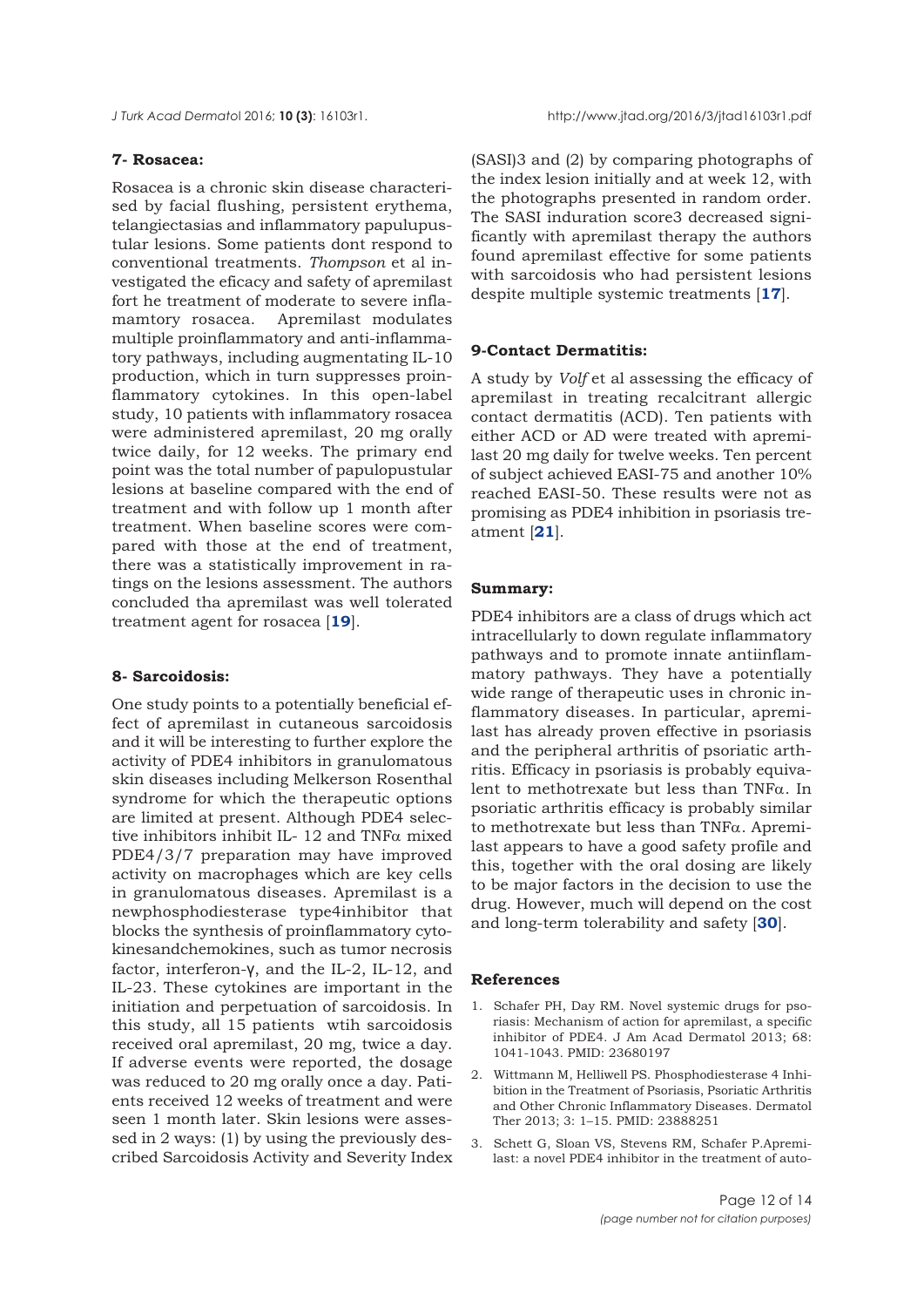immune and inflammatory diseases. Ther Adv Musculoskel Dis 2010; 2: 271-278. PMID: 22870453

- 4. Schafer PH, Parton A, Capone L, Cedzik D, Brady H, Evans JF, Man HW, Muller GW, Stirling DI, Chopra R. Apremilast is a selective PDE4 inhibitor with regulatory effects on innate immunity. Cell Signal 2014; 26: 2016-2029. PMID: 24882690
- 5. Moustafa F, Feldman SR. A review of phosphodiesterase-inhibition and the potential role for phosphodiesterase 4-inhibitors in clinical dermatology. Dermatol Online J 2014 16; 20: 22608. PMID: 24852768
- 6. Crilly A, Robertson SE, Reilly JH, Gracie JA, Lai WQ, Leung BP, Life PF, McInnes IB. Phosphodiesterase 4 (PDE4) regulation of proinflammatory cytokine and chemokine release from rheumatoid synovial membrane. Ann Rheum Dis 2011; 70: 1130-1137. PMID: 21342916
- 7. McCann FE, Palfreeman AC, Andrews M, Perocheau DP, Inglis JJ, Schafer P, Feldmann M, Williams RO, Brennan FM. Apremilast, a novel PDE4 inhibitor, inhibits spontaneous production of tumour necrosis factor-alpha from human rheumatoid synovial cells and ameliorates experimental arthritis.Arthritis Res Ther 2010; 12: R107. PMID: 20525198
- 8. Schett G, Wollenhaupt J, Papp K, Joos R, Rodrigues JF, Vessey AR, Hu C, Stevens R, de Vlam KL. Oral apremilast in the treatment of active psoriatic arthritis: results of a multicenter, randomized, double-blind, placebo-controlled study. Arthritis Rheum 2012; 64: 3156-3167. PMID: 22806399
- 9. Kavanaugh A, Mease PJ, Gomez-Reino JJ, Adebajo AO, Wollenhaupt J, Gladman DD, Hochfeld M, Teng LL, Schett G,Lespessailles E, Hall S.Longterm (52 week) Results of a Phase III Randomized, Controlled Trial of Apremilast in Patients with Psoriatic Arthritis. J Rheumatol 2015; 42: 479-488. PMID: 25593233
- 10. Felquer ML, Soriano ER. New treatment paradigms in psoriatic arthritis: an update on new therapeutics approved by the U.S. Food and Drug Administration. Curr Opin Rheumatol 2015; 27: 99-106. PMID: 25633241
- 11. Kumar N, Goldminz AM, Kim N, Gottlieb AB. Phosphodiesterase 4-targeted treatments for autoimmune diseases. BMC Med 2013; 11: 96. PMID: 23557064
- 12. Gottlieb AB, Strober B, Krueger JG, Rohane P, Zeldis JB, Hu CC, Kipnis C.An open-label, single-arm pilot study in patients with severe plaque-type psoriasis treated with an oral anti-inflammatory agent, apremilast.Curr Med Res Opin 2008; 24: 1529-1538. PMID: 18419879
- 13. Hoffmann M, Kumar G, Schafer P, Cedzik D, Capone L, Fong KL, Gu Z, Heller D, Feng H, Surapaneni S, Laskin O, Wu A. Disposition, metabolism and mass balance of [(14)C]apremilast following oral administration. Xenobiotica 2011; 41: 1063-1075. PMID: 21859393
- 14. Man HW, Schafer P, Wong LM, Patterson RT, Corral LG, Raymon H, Blease K, Leisten J, Shirley MA, Tang Y, Babusis DM, Chen R, Stirling D, Muller GW.Discovery of (S)-N-[2-[1-(3-ethoxy-4-methoxyphenyl)-2 methanesulfonylethyl]-1,3-dioxo-2,3-dihydro-1H-isoi ndol-4-yl] acetamide (apremilast), a potent and orally

active phosphodiesterase 4 and tumor necrosis factor-alpha inhibitor.J Med Chem 2009; 52: 1522- 1524. PMID: 19256507

- 15. Paul J, Foss CE, Hirano SA, Cunningham TD, Pariser DM. An open-label pilot study of apremilast for the treatment of moderate to severe lichen planus: A case series. J Am Acad Dermatol 2013; 68: 255-261. PMID: 22910104
- 16. Samrao A, Berry TM, Goreshi R, Simpson EL. A pilot study of an oral phosphodiesterase inhibitor (apremilast) for atopic dermatitis in adults. Arch Dermatol 2012; 148: 890–897. PMID: 22508772
- 17. Baughman RP, Judson MA, Ingledue R,Craft NL, Lower EE. Efficacy and Safety of Apremilast in Chronic Cutaneous Sarcoidosis. Arch Dermatol 2012; 148: 262-264. PMID: 22004880
- 18. Keren A, Shemer A, Ullmann Y, Paus R, Gilhar A. The PDE4 inhibitor, apremilast, suppresses experimentally induced alopecia areata in human skin in vivo. J Dermatol Sci 2015; 77: 74-76. PMID: 25530115
- 19. Thompson BJ, Furniss M, Zhao W, Chakraborty B, Mackay-Wiggan J. An oral phosphodiesterase inhibitor (apremilast) for inflammatory rosacea in adults: a pilot study. JAMA Dermatol 2014; 150: 1013-1014. PMID: 25054629
- 20. De Souza A, Strober BE, Merola JF, Oliver S, Franks AG Jr. Apremilast for discoid lupus erythematosus: results of a phase 2, open-label, single-arm, pilot study. J Drugs Dermatol 2012; 11: 1224-1226. PMID: 23134988
- 21. Volf EM, Au SC, Dumont N, Scheinman P, Gottlieb AB. A phase 2, open-label, investigator-initiated study to evaluate the safety and efficacy ofapremilast in subjects with recalcitrant allergic contact or atopic dermatitis. J Drugs Dermatol 2012; 11: 341- 346. PMID: 22395585
- 22. Schafer PH, Parton A, Gandhi AK, Capone L, Adams M, Wu L, Bartlett JB, Loveland MA, Gilhar A, Cheung YF, Baillie GS, Houslay MD,Man HW, Muller GW, Stirling DI. Apremilast, a cAMP phosphodiesterase-4 inhibitor, demonstrates anti-inflammatory activity in vitro and in a model of psoriasis. Br J Pharmacol 2010; 159: 842-855. PMID: 20050849
- 23. Papp K, Cather JC, Rosoph L, Sofen H, Langley RG, Matheson RT, Hu C, Day RM. Efficacy of apremilast in the treatment of moderate to severe psoriasis: a randomised controlled trial. Lancet 2012; 380: 738- 746. PMID: 22748702
- 24. Gottlieb AB, Matheson RT, Menter A, Leonardi CL, Day RM, Hu C, Schafer PH, Krueger JG. Efficacy, tolerability, and pharmacodynamics of apremilast in recalcitrant plaque psoriasis: a phase II open-label study. J Drugs Dermatol 2013; 12: 888-897. PMID: 23986162
- 25. Strand V, Fiorentino D, Hu C, Day RM, Stevens RM, Papp KA. Improvements in patient-reported outcomes with apremilast, an oral phosphodiesterase 4 inhibitor, in the treatment of moderate to severe psoriasis: results from a phase IIb randomized, controlled study. Health Qual Life Outcomes 2013; 11: 82. PMID: 23663752

<span id="page-12-0"></span>